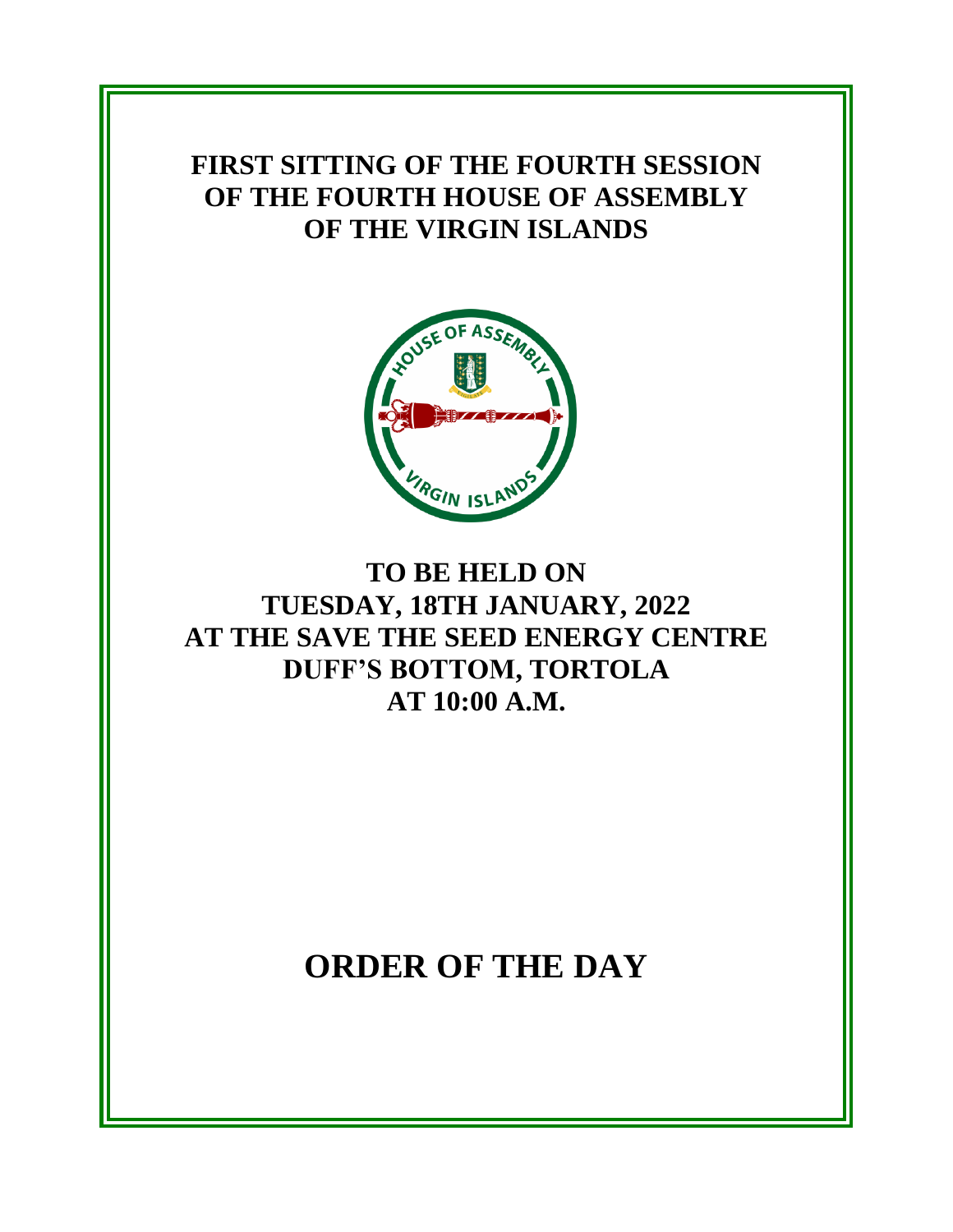# **ORDER OF THE DAY**

#### **1) Prayers**

#### **2) Confirmation of Minutes**

- Confirmation of Minutes for the Meeting of Wednesday 22nd September, 2021.
- Confirmation of Minutes for the Meeting of Tuesday 11th November, 2021.

#### **3) Announcements by the Speaker**

#### **4) Statements by Ministers**

i) **The Premier and Minister of Finance to move the following motion:**

**WHEREAS** Standing Order 11 of the House of Assembly Standing Orders outlines for each sitting the order of business of the House of Assembly, unless the Speaker, after consultation with the Leader of Government Business otherwise directs;

**NOW THEREFORE, BE IT RESOLVED** that this Honourable House directs that the business of the order of the day as outlined in Standing Order 11 be, for the purposes of this First Sitting of the Fourth Session of the Fourth House of Assembly, varied to allow for Item 4 – Statements by Ministers to be taken immediately after Item 7(1)(ii) on the Order of the Day.

#### **5) Presentation of Papers**

#### **a) The Premier and Minister of Finance to lay on the table the following documents:**

- i) Statutory Instrument 2021 No. 144 A proclamation by His Excellency the Governor under Section 83(1) of the Virgin Islands Constitution Order, 2007 (U.K.S.I. 2007 No. 1678) appointing the time and place at which the First Sitting of the Fourth Session of the Fourth House of Assembly of the Virgin Islands shall be held;
- ii) Royal Virgin Islands Police Force Annual Report 2019;
- iii) Royal Virgin Islands Police Force Annual Report 2020.

#### **b) The Minister for Health and Social Development to lay on the table the following documents:**

i) Statutory Instrument 2021 No.137 - Public Health (Covid-19 Control and Suppression Measures (No.4) (Amendment) (No.12) Order, 2021;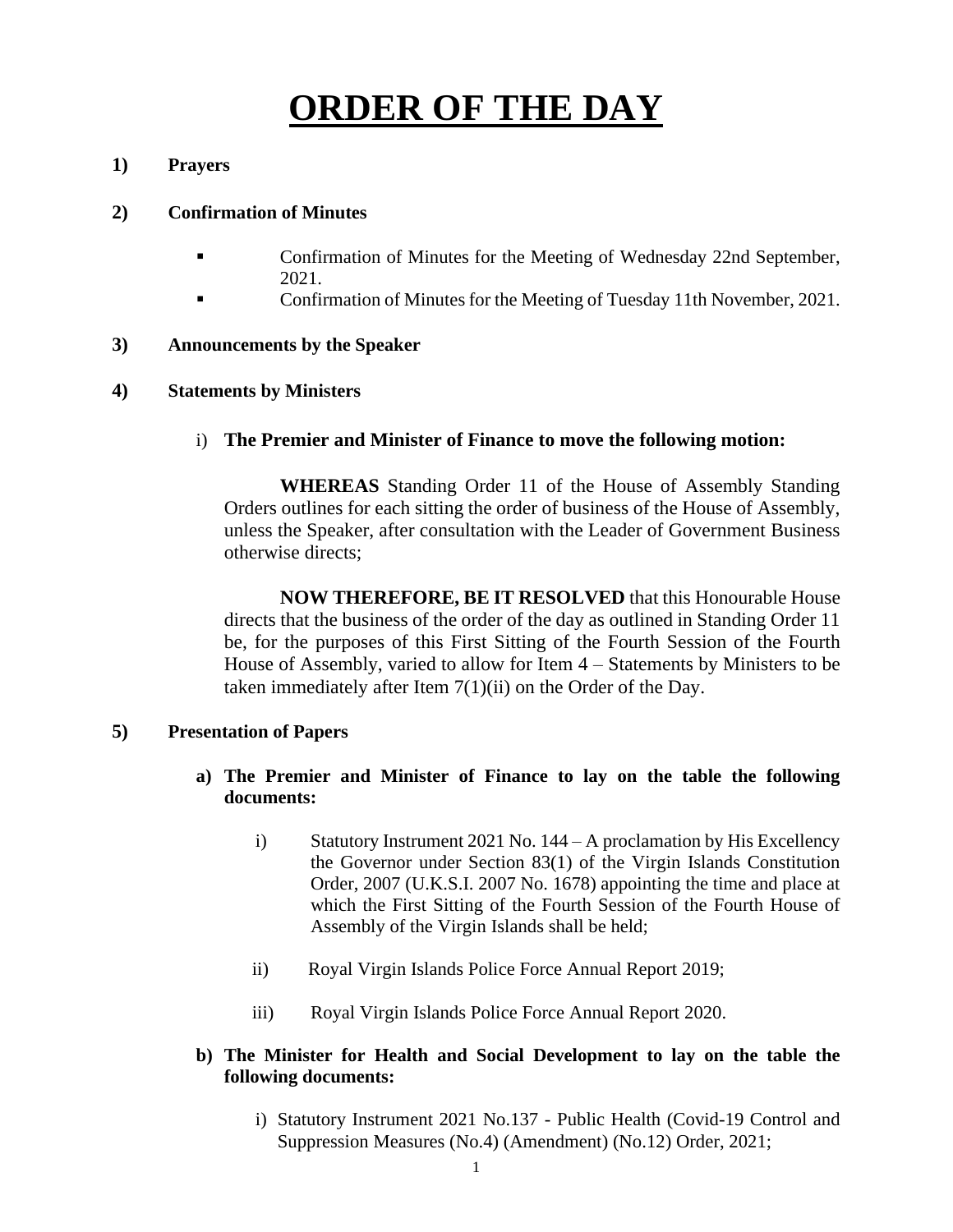ii) Statutory Instrument 2021 No. 140 - Public Health (Covid-19 Control and Suppression Measures) (No.4) (Amendment) (No.13) Order, 2021.

#### **6) Notices of Motions Given Orally**

- a) The Premier and Minister of Finance to give notice that, at a later stage in the proceedings, he would seek leave to move the Motions standing in his name under Item  $7(1)(i)$  through (v) on the Order of the Day.
- b) The Minister for Transportation, Works and Utilities to give notice that, at a later stage in the proceedings, he would seek leave to move the Motion standing in his name under Item 7(1)(vi) on the Order of the Day.
- c) The Minister for Health and Social Development to give notice that, at a later stage in the proceedings, he would seek leave to move the Motion standing in his name under Item 7(1)(vii) on the Order of the Day.

#### **7) Public Business**

#### **1) Government Business**

(i) **The Premier and Minister of Finance to move the following motion:**

**BE IT RESOLVED** that this Honourable House invites His Excellency, the Governor, to appear and make an address.

(ii) Address by His Excellency, the Governor

#### **Introduction and First Reading**

- (iii) The Premier and Minister of Finance to move a motion for the Introduction and First Reading of the Bill entitled, **"Liquor Licences Act, 2019";**
- (iv) The Premier and Minister of Finance to move a motion for the Introduction and First Reading of the Bill entitled, **"Police Act, 2019";**
- (v) The Premier and Minister of Finance to move a motion for the Introduction and First Reading of the Bill entitled, **"Business Licensing Act, 2020";**
- (vi) The Minister for Transportation, Works and Utilities to move a motion for the Introduction and First Reading of the Bill entitled, **"Water and Sewerage Authority Act, 2021"**
- (vii) The Minister for Health and Social Development to move a motion for the Introduction and First Reading of the Bill entitled, **"Child Maintenance and Access (Amendment) Act, 2021".**